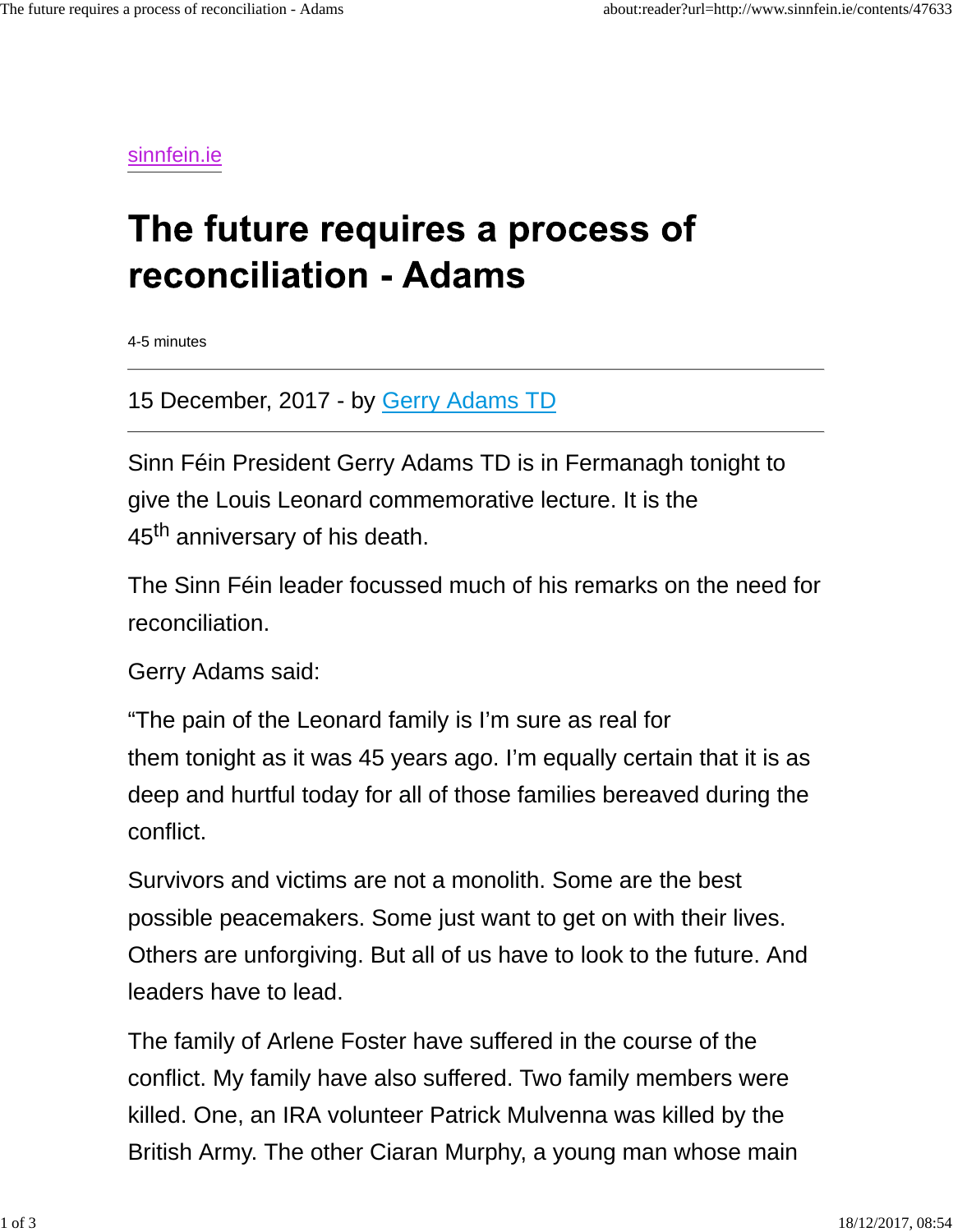interest was in traditional music, was abducted and killed by unionist paramilitaries. Other family members were injured, interned without trial, assaulted in torture centres.

All of that thankfully is behind us. One of the big challenges now is to develop a process of reconciliation. We don't have to forget what happened or indeed to forgive, if that is impossible for us. But we do have to do all that we possibly can to build a future based on respect, tolerance and equality.

That requires reconciliation. It requires reaching out to former enemies, delivering on commitments, and shaping a new future. It means thinking beyond *'them and us'* or limiting our vision to *'our community versus their community'.*

The Stormont House Agreement three years ago was about putting in place processes by which families could get truth. The refusal of the British government to fund legacy inquests, or to provide information to families; and its use of the so-called national security veto have created difficulties for this process.

The reality is that the past is not another distant country; it shapes our lives, our politics and our present. The sense of loss remains with families and communities. We cannot undo the tragedies of the past but we can work to ensure that they are never repeated. We can work to reconcile ourselves to each other. To build a future based on equality, respect and inclusion.

So, the peace must be sustained. It needs to be nurtured. It needs to be inclusive. The resolve and responsibility of all political leaders now must be to ensure this; to ensure that no else suffers as a result of conflict; that no other family is bereaved; that the experience of war and of loss and injury is never repeated.